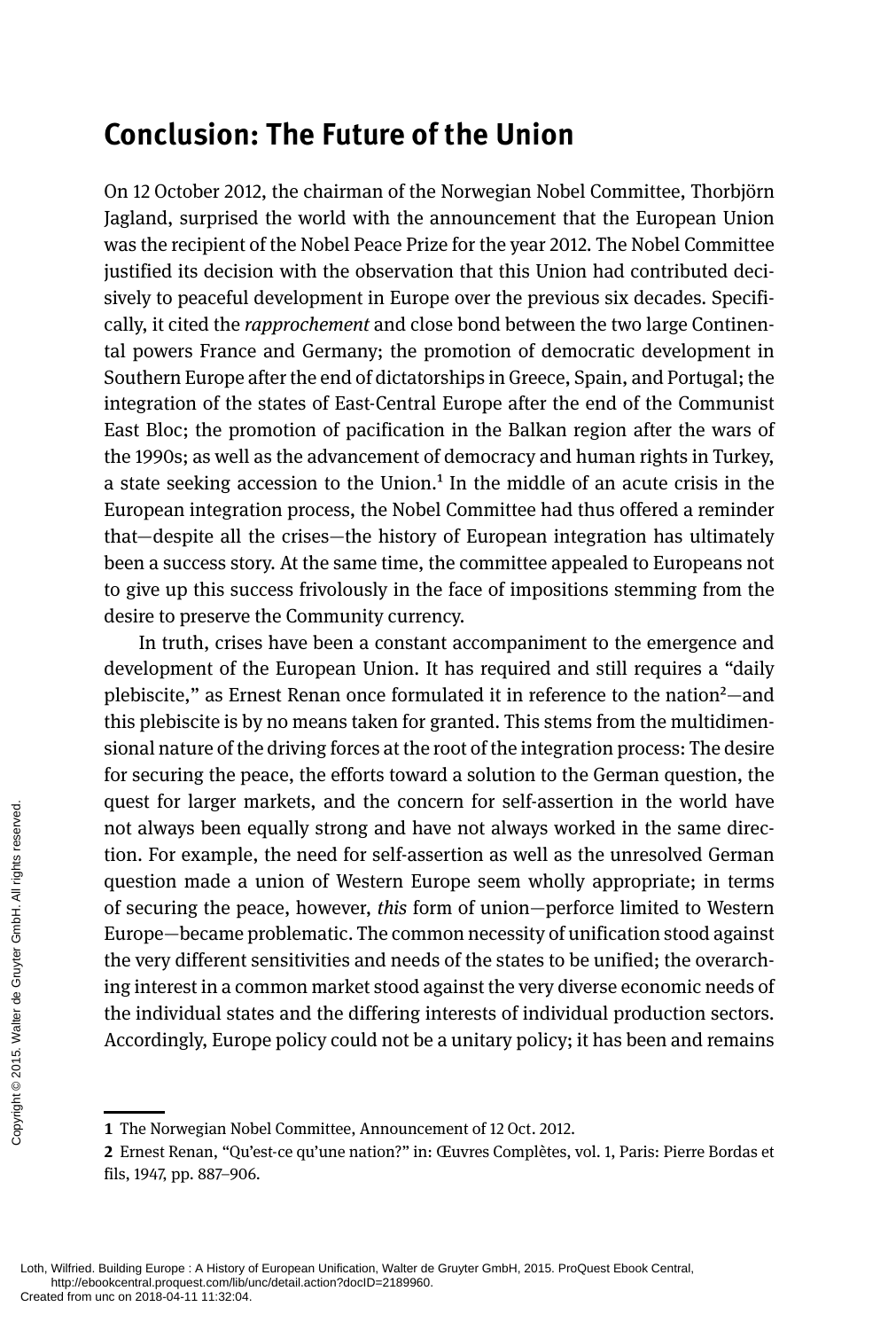the continuation of disputes among different conceptions of order and different interests at the European level.

Nevertheless, it was a certain combination of these four impulses that led in the 1950s to the emergence of the first European institutions: the interest in incorporating the new West German state, which had become an indispensable partner in Western European security policy, combined with the Dutch interest in a rapid opening of markets, as well as the French and ultimately also German interest in self-assertion *vis-à-vis* the United States. After the decision for the European Economic Community as a modernization project cushioned by the social-welfare state, the economic motives steadily gained weight. At the same time, the development of the system of bipolar nuclear deterrence meant for a greater impulse to achieve European autonomy. The two projects did not necessarily correspond: This explains the sluggish pace of political integration even as progress has been made in realizing the internal market of an enlarged Community. With the end of the Cold War, the goal of a European nuclear force quickly lost significance; conversely, the European Community was now needed more than ever to incorporate the central power Germany. In place of the ambivalence of the European project in the peace question, there now arose new responsibilities on the European and the global level. In the meantime, economic productivity, social consensus, and democratic stability are now no longer conceivable without the bases of the Common Market; the common interest in securing the peace tremendously outweighs potential national rivalries, and the ability to act on the global level is more dependent than ever on a common front among Europeans.

The European Union thereby constitutes an attempt to preserve and further develop the civilizational achievements of the democratic nation-state under conditions of increasing globalization. It rests on the awareness of the common and complementary interests of the European nations and a knowledge of common values and traditions, which suggests that there are good prospects for taking up the common exercise of these interests.<sup>3</sup> As a societal project, "Europe" thus exhibits characteristics corresponding to the nation-state projects of earlier periods in history. Continuous of in<br>
and compleme<br>
common values<br>
taking up the cc<br>
thus exhibits ch<br>
periods in histo<br>
This project<br>
of economic, so<br>
ing economic b<br>
the post-Community<br>
Served.<br>
This project<br>
of economic b<br>
the post-Communi

This project has undoubtedly been promoted by the growing harmonization of economic, social, and societal structures that began in the wake of the enduring economic boom of the 1950s and 1960s; this is a harmonization with which the post-Communist states of the eastern half of Europe must now catch up via a

**<sup>3</sup>** Cf. Wilfried Loth, "European Identity: Traditions, Constructions, and Beliefs," in: *Du Luxembourg à l'Europe. Hommages à Gilbert Trausch à l'occasion de son 80e anniversaire*, Luxembourg, 2011, pp. 549–555.

Loth, Wilfried. Building Europe : A History of European Unification, Walter de Gruyter GmbH, 2015. ProQuest Ebook Central, http://ebookcentral.proquest.com/lib/unc/detail.action?docID=2189960.<br>Created from unc on 2018-04-11 11:32:04.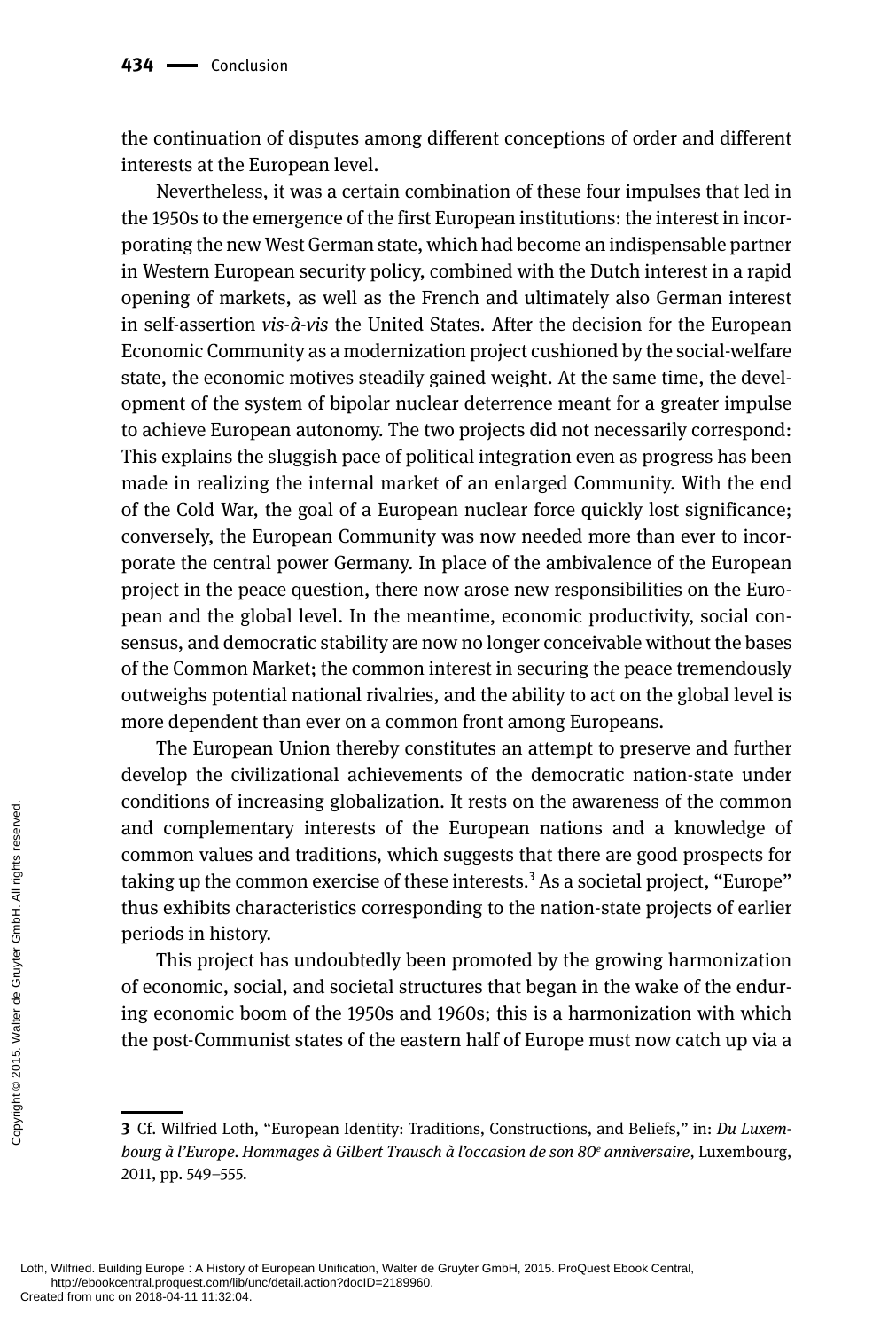difficult process of adjustment.<sup>4</sup> Likewise, the multifaceted interconnections in Europe tend to contribute to its implementation: market integration, professional and private mobility, transnational encounters and contacts, transnationally-operating enterprises, increasingly transnationally-active academic communities, and, finally, the internationalization of attitudes, fashions, and cultural production facilitated by the media. Yet, these linking processes do not encompass all parts of European societies to an equal extent; and Western civilization, which spreads along with them, extends far beyond Europe. Consequently, there is no direct path leading to the emergence of a genuinely European public sphere as a medium of self-reference for a European society.

Accordingly, the institutional development of the European Union up to now has primarily occurred in a technocratic manner without wide societal discussion or deep identification of the citizens of the European Union with its institutions. In light of the various possibilities for conceiving a united Europe, there were always majorities for affirming Europe *in principle* in the countries that had decided to join the European Community; at the same time, however, there was also always a lack of unequivocal support for the *form* of European unification that was feasible. The discrepancy between the Europe that was desired and the Europe that was achievable explains, *firstly*, the outstanding significance of individual figures in the decision-making process on Europe policy from Robert Schuman and Konrad Adenauer to Jacques Delors, Helmut Kohl, and Angela Merkel: Given the ambivalences in public opinion, strong leader personalities could clear the way via direct contact with their partners, circumventing the routine of the bureaucracies and pledging majorities for their projects. *Secondly*, the discrepancy between the Europe that was desired and the Europe that was feasible explains why a form of integration as seen in the European Coal and Steel Union as well as the Treaties of Rome could come to be, a form that placed little value on citizen participation and that withdrew the integrated political areas from public discussion: Only when one left the implications vague was it possible to prevent negative coalitions from blocking the continually-contested steps toward integration. From public discurses and the contract on the contract of the contract of the contract of the contract of the democracy has in pean Union: Give increasing regula<br>
and the copyright of the democracy has in pean Union: Give

*Thirdly*, with this background, it becomes clear how the so-called deficit of democracy has in the meantime become the most pressing problem of the European Union: Given the expansion of the Community's responsibilities and the increasing regulation that is concomitant with it as well as the majority deci-

**<sup>4</sup>** Cf. Hartmut Kaelble, *Auf dem Weg zu einer europäischen Gesellschaft. Eine Sozialgeschichte Westeuropas 1880–1980*, Munich: C.H. Beck, 1987; *idem*., *Sozialgeschichte Europas seit 1945*, Munich: C.H. Beck, 2007; Günther Heydemann and Karel Vodička (eds.), *Vom Ostblock zur EU. Systemtransformationen 1990–2012 im Vergleich*, Göttingen: Vandenhoeck & Ruprecht, 2013.

Loth, Wilfried. Building Europe : A History of European Unification, Walter de Gruyter GmbH, 2015. ProQuest Ebook Central, http://ebookcentral.proquest.com/lib/unc/detail.action?docID=2189960.<br>Created from unc on 2018-04-11 11:32:04.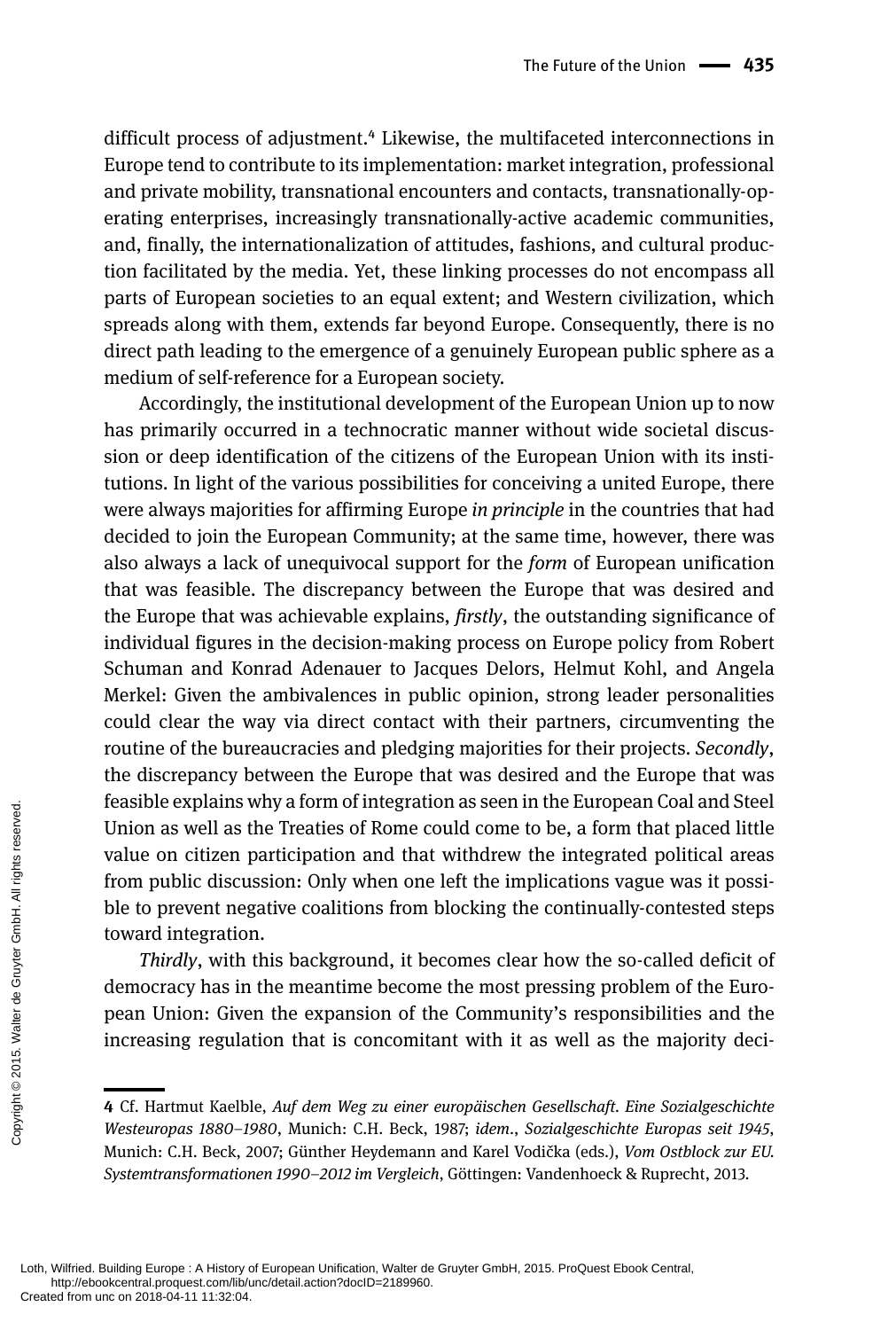sions made in the twilight of the various minister formations, the negotiations in COREPER and the European Council along with the low democratic legitimation of the Commission—all this is no longer acceptable to the citizen, independent of what is said by constitutional scholars who orient themselves on the category of the nation-state as a model. The technocratic roundabout route to Europe initiated by Jean Monnet in 1950 and successful over many years—most recently once again with the launch of the Maastricht program—has now reached an end. This was clearly seen in the intense public debates over the Maastricht Treaty and the difficulties in winning its ratification. Since the rejection of the Constitutional Treaty by a majority of the French and the Dutch, it is wholly apparent. The future of the European Union is thus to a very decisive degree dependent on the extent to which there is success in making the decisions in the European Union transparent, subject to oversight, and open to correction.

The referenda in France and the Netherlands have also demonstrated that this is not simple to achieve. Essentially, here was an attempt to provide more transparency and democracy that failed in its beginnings exactly because of a lack of transparency and democracy—a process that exhibits all the hallmarks of a Greek tragedy. The societies of the Eurozone quickly reacted to the threat posed by the European debt crisis with a revival of nation-state reflexes, and illusionists oriented on the nation-state along with unprincipled populists did not hesitate to make use of those developments for their own purposes. It is uncertain as to whether the coalition of Europe-policy realists in the net-payer and net-receiver countries will be strong enough and enduring enough to win approval for the combination of Community bonds and democratically-regulated access to national budgets that is necessary for overcoming the debt crisis.

Yet, the chances are good that in the course of the upcoming reform debate, the European dimension of identity will become more prominent in the European consciousness and that European society will become more articulate. Evidence for that is provided not only by the experience of ratifying the Lisbon Treaty, the European Stability Mechanism, the Fiscal Compact, and the bank union—instruments that even with all the delays and all the half-measures actually do help deal with the acute problems of the Union. It may also be of great importance that the current extent of economic and financial links in the Union as well as the realities of globalization permit of no plausible alternative to the further development of the Community, at least no alternative with a lower cost. Moreover, there is the fact that the common European tradition has at the ready wholly sufficient stimuli for the creation of a European collective. Fig. the Cure<br>
the European di<br>
tonsciousness a<br>
for that is provident in the control of the Grupter<br>
deal with the a<br>
that the current<br>
realities of globs<br>
ment of the Control is the fact that the control is<br>
served. Sim

Since the middle of the 1980s, the European Community has more and more come to be understood as a community of values committed to pluralism and democratic freedoms, the rule of law, human rights, and the protection of

Loth, Wilfried. Building Europe : A History of European Unification, Walter de Gruyter GmbH, 2015. ProQuest Ebook Central, http://ebookcentral.proquest.com/lib/unc/detail.action?docID=2189960.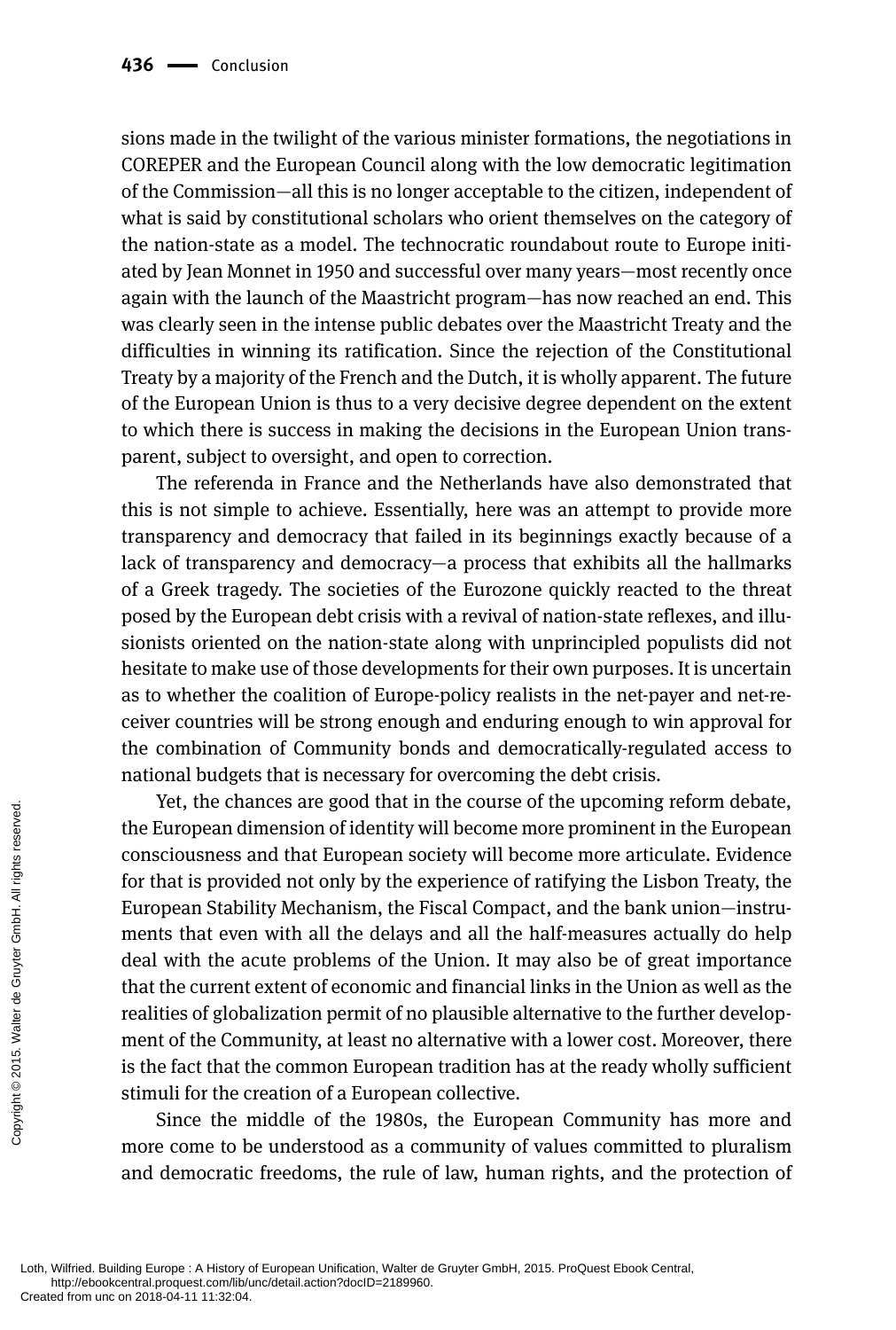minorities. To that extent, a common constitutional inheritance has evolved in the discussions of the previous decades, one that could lead to a constitutional patriotism on the European level. This European patriotism, which expresses an affirmation of a system of values rather than an emotional affiliation, is compatible with national patriotism. In times of dynamic transformation, it even contributes to stabilizing national patriotism, which is shaped by different historical experiences as well as different languages and cultures. In this respect, one can definitely speak of a European identity in the singular. It is not however a matter of an exclusionary conception of identity but rather a universal one that respects national identities and the achievements of nations.5

Hence, the "Europe Project" will not lead to the dying off of nation-states, at least for the foreseeable future. Instead, it constitutes the precondition for their survival, which can only be survival in a changed form and with restricted function, however. European identity will therefore not simply replace national identity in the foreseeable future. Instead, what seems to be emerging is that people in Europe are living with a multilayered identity, an identity in which regional, national, and European aspects are united. This is regularly apparent in *Eurobarometer* surveys when Union citizens are asked about their self-understanding. In May of 2012, thirty-eight percent of the citizens of the EU Twenty-Seven characterized themselves exclusively as members of their nation. Some forty-nine percent however saw themselves primarily as members of a European nation and at the same time in a wider dimension as Europeans too. Six percent even saw themselves primarily as Europeans and only secondarily as members of a nation too. Three percent regarded themselves exclusively as Europeans.<sup>6</sup>

Behind these aggregated numbers there are of course different levels of awareness in the different member states of the Union and also within each population. In examining the results more closely, it becomes clear that the orientation on Europe is correlated with a person's age, level of education, and amount of societal responsibility. The younger, the more educated, and the higher in societal position, the stronger is the European dimension of identity. Accordingly, "Europe" is still a rather elite project; at the same time, however, the "pro-European" faction can reckon with further growth over the long term. With the increasing density of relationships within the Union, the strengthening of European institutions, the foreseeable increase in mobility beyond national boundaries, and the increasing The examining the<br>
Lurope is correlated tal responsibility.<br>
tion, the stronger<br>
still a rather elite<br>
can reckon with fit<br>
relationships with<br>
foreseeable increases<br>
states of the stronger<br>
foreseeable increases<br>
for the

**<sup>5</sup>** Cf. Wilfried Loth, "Regionale, nationale und europäische Identität. Überlegungen zum Wandel europäischer Staatlichkeit," in: Wilfried Loth and Jürgen Osterhammel (eds.), *Internationale Geschichte. Themen – Ergebnisse – Aussichten*, Munich: Oldenbourg, 2000, pp. 357–369. **6** Standard Eurobarometer 77, Spring 2012: European Citizenship.

Loth, Wilfried. Building Europe : A History of European Unification, Walter de Gruyter GmbH, 2015. ProQuest Ebook Central, http://ebookcentral.proquest.com/lib/unc/detail.action?docID=2189960.<br>Created from unc on 2018-04-11 11:32:04.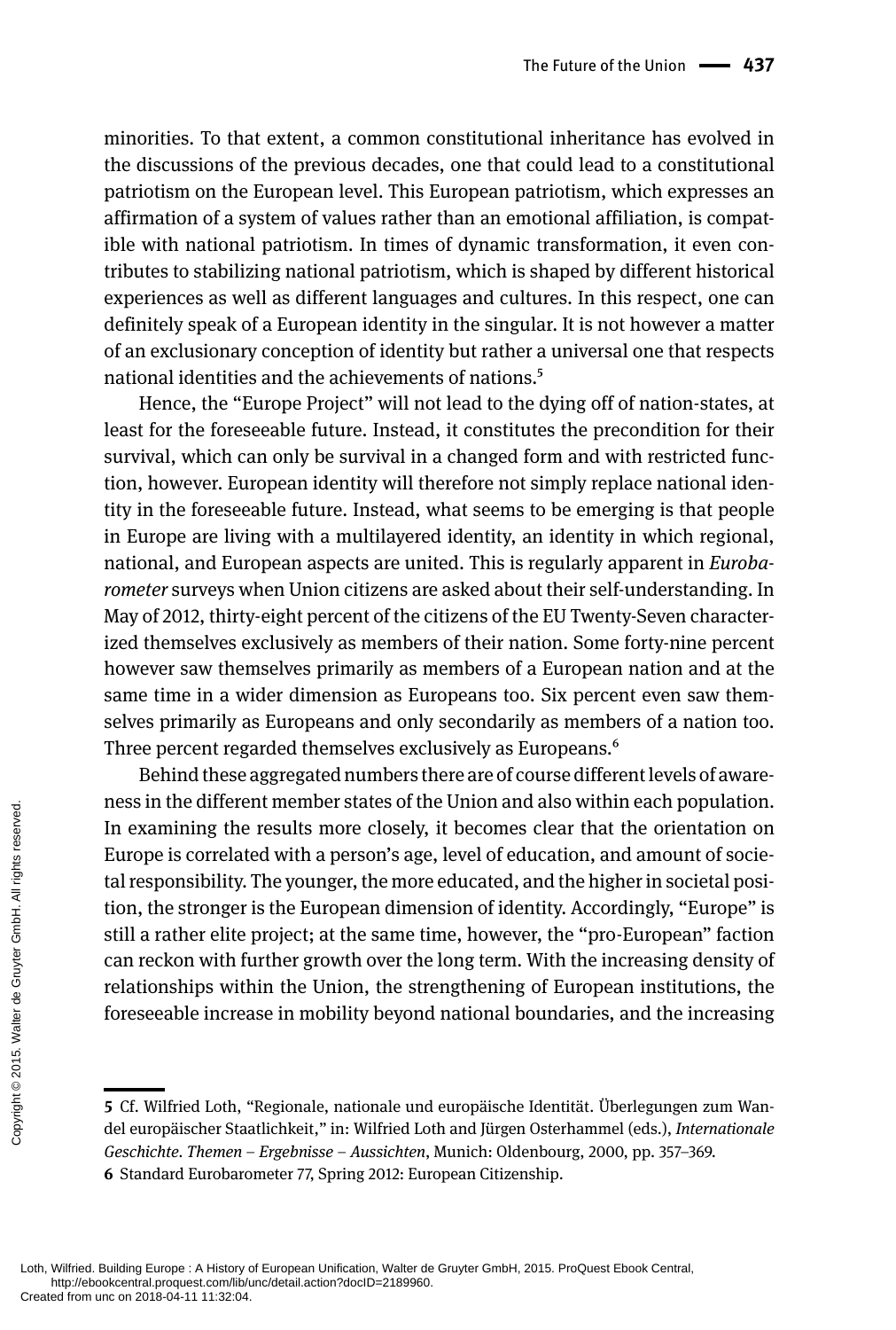significance of professional qualifications, the European dimension of personal and collective identity will come to loom larger.

Whether and how long national identity can exercise stronger binding effects than European identity must remain an essentially open question. There is no plausible evidence for the claim made by Ralf Dahrendorf in 1994 that the nationstate alone is able to create deep-rooted bonds among societal forces.<sup>7</sup> As the priority of European values and the increasingly transnational nature of life styles demonstrate, empirical evidence is already pointing in a different direction. It takes neither special courage nor excessive optimism to predict that the commonalities among Europeans will more strongly emerge with the expansion of social tasks and with the democratization of European politics, despite all the reactive flaring up of nationalism.

That which results on the level of constitutional law is what might be termed a "federation of nation-states," in the words of Jacques Delors.8 It is true that in terms of constitutional law, this concept is not very exact; yet, it expresses quite well the ongoing tension between the nation-state and supranationality. This federation, which does actually exist now (even if hardly anyone dares to characterize it as such) will not dissolve or mutate into a mere free-trade zone, as many fear: That is because the benefit all participants receive from the current construction is much too great, which becomes clear again and again in cases of conflict. On the other hand, we cannot expect any qualitative leap to a Europe capable of acting on the world stage anytime soon in the way Europe enthusiasts such as Daniel Cohn-Bendit and Guy Verhofstadt have increasingly been calling for recently:<sup>9</sup> This is because the nation-state remains too important for the overwhelming majority of Europeans and because the level of suffering occasionally caused by the unilateralism of the United States as a world power is overall too meager.

It was the case that the large European party associations and their contingents in the European Parliament succeeded in significantly strengthening the supranational level of the Union in 2014. As the Lisbon Treaty had increased Parliament's right of participation in the appointment of the European Commission, the parties made use of that by putting up candidates in the European elections on 25 May 2014 who were willing and able to assume the office of the next president of the Commission. First of all, this meant that they had succeeded in politicizing the European election campaign. Whereas the average turnout of 40.09 Created from unc on 2018-04-11 11:32:04.<br>Created from unconceptions of the Copyright Created from unconceptions of the Copyright of the Copyright of the Compositions of the Composition Created from uncon 2018-04-11 11:32:0

**<sup>7</sup>** Ralf Dahrendorf, "Die Zukunft des Nationalstaates," in: *Merkur* 48 (1994), pp. 751–761.

**<sup>8</sup>** Delors, *Erinnerungen*, p. 506.

**<sup>9</sup>** Daniel Cohn-Bendit and Guy Verhofstadt, *For Europe! A Manifesto for a Postnational Revolution*, Munich: Carl Hanser, 2012.

Loth, Wilfried. Building Europe : A History of European Unification, Walter de Gruyter GmbH, 2015. ProQuest Ebook Central, http://ebookcentral.proquest.com/lib/unc/detail.action?docID=2189960.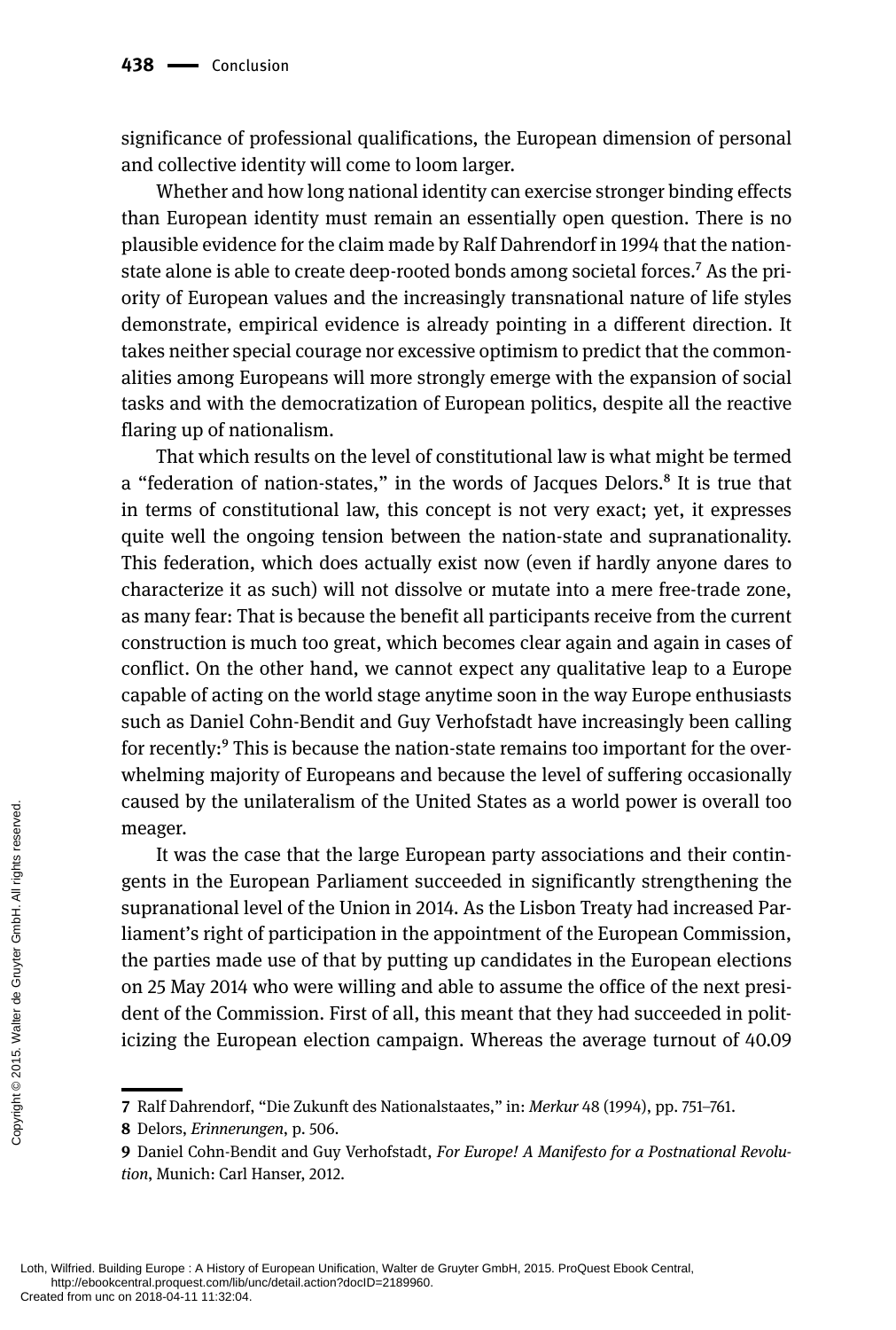percent was hardly higher than five years earlier, it did prove possible for the first time to debate on the first front questions of European policy – thanks to the Europe-wide campaign made by top candidates such as Jean-Claude Juncker for the European People's Party, Martin Schulz for the Socialists, and Guy Verhofstadt for the Liberals. On election night, Schulz and Juncker agreed that the candidate of the largest faction—that was, Juncker—would be put forward by Parliament to head the Commission.

Parliament's proposal brought British Prime Minister David Cameron onto the scene: For him, the appointment of the pro-integration former Luxembourg premier was exactly the wrong signal for an already anti-European British public. In order to keep Britain for the Union, the German chancellor Angela Merkel initially maintained a low profile on the issue of the Commission president. Her voters were angered by that, however, and so she finally had to give in, speaking out in favor of Juncker on 30 May. She also consented to dispensing with unanimity when the European Council decided on the proposed candidate. At the Council meeting of 25 and 26 June, Juncker was put forward by twenty-six heads of state and of government—against the votes of Cameron and Hungarian Premier Victor Orbán. Thus strengthened and with a broad majority in the European Parliament, Juncker was able to assume his new office on 1 November 2014. With a Commission firmly led by seven vice presidents, he was hoping to be able to break through numerous roadblocks to reform in the coming years.

Europe policy has always been the art of the possible, and top-level European politicians will in the future too be judged by the extent to which they master this art. It is possible that the introduction of Eurobonds will be added to the instruments for overcoming the current debt crisis after all and that as a *quid pro quo* a European-level authority legitimized by parliamentary means will receive the right to intervene when national budget discipline is violated. Yet, the prerequisite for such a step to a fiscal union would be agreement between France and Germany, the duo without whose cooperation progress in European integration is unachievable. That, in turn, presupposes that François Hollande can dispel the delusion of the French electorate that the French economy can be rehabilitated without painful cuts and without further without further collectivization of national sovereignty. It is also conceivable that the aggressive course taken by Russian President Vladimir Putin against Ukraine since February of 2014 will lead to a strengthening of the Common Foreign and Security Policy. In any event, the governments in Paris and Berlin developed a high level of unity in crisis management after the annexation of the Crimea and the support of pro-Russian separatists in Eastern Ukraine by the Russian Federation. The government in Warsaw was also included in this coordination. With the appointment of Donald Tusk—up to that point the Polish prime minister—as the new president of the European d European-iever<br>
right to intervene<br>
uisite for such a s<br>
Germany, the duc<br>
is unachievable.<br>
the delusion of the<br>
tated without pai<br>
of national soverved<br>
by Russian Presid<br>
lead to a strengthe<br>
the governments is<br>
agem

Loth, Wilfried. Building Europe : A History of European Unification, Walter de Gruyter GmbH, 2015. ProQuest Ebook Central, http://ebookcentral.proquest.com/lib/unc/detail.action?docID=2189960.<br>Created from unc on 2018-04-11 11:32:04.